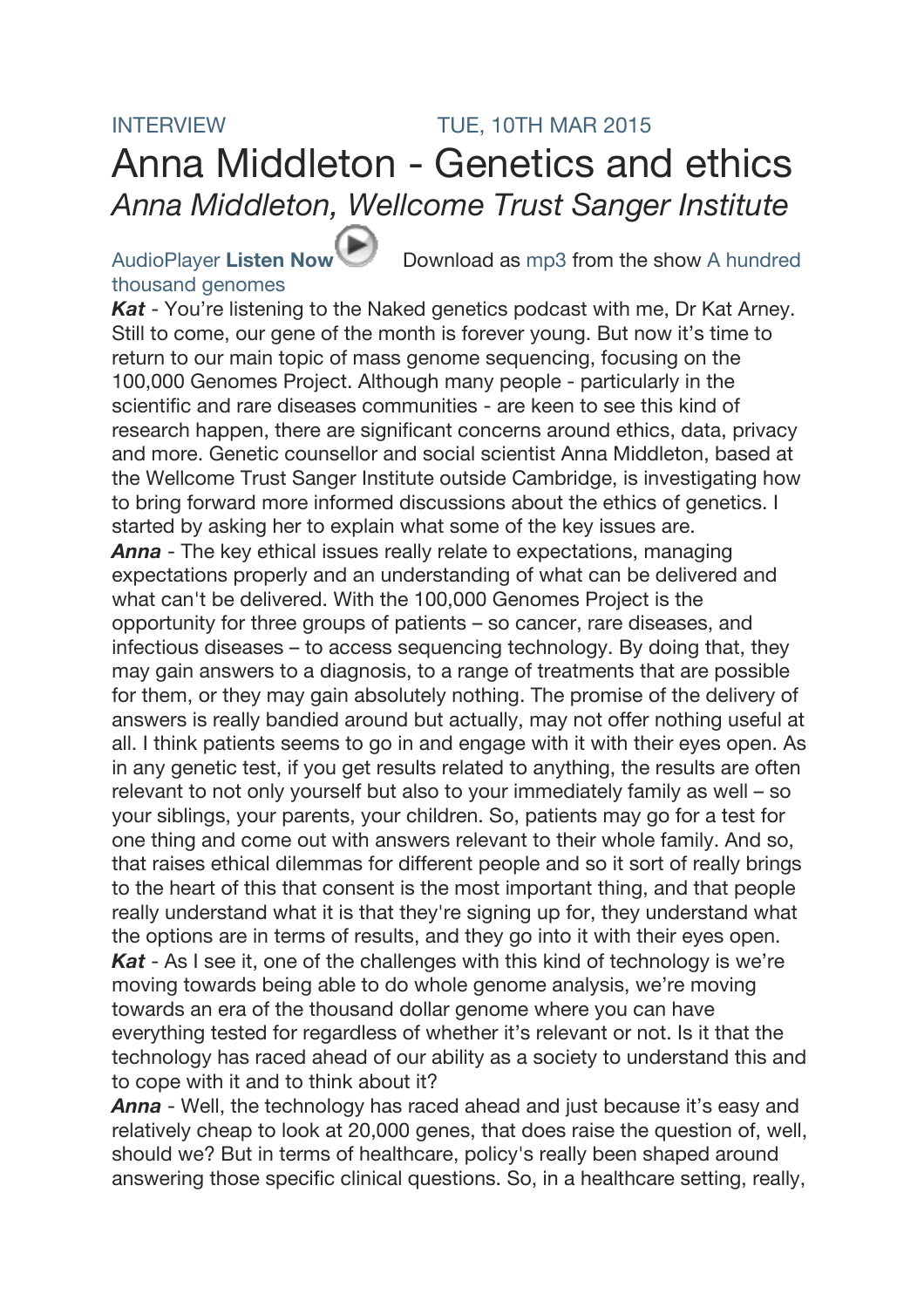you're not going to get an analysis of 20,000 genes in one go and have your whole genome delivered to you on a plate. Really, what they're going to be doing is just fine-tuning it to answer those specific clinical questions. So, I think it's a little bit misleading to be thinking that there's going to be an absolute deluge of data that people can't cope with. That's probably not what we're dealing with say, in the NHS.

*Kat* - Obviously, there are scientific research going on into sequencing, but there's also research going on into the ethics and the public understanding of this. Tell me a bit about the work that you're doing to try and understand what people think, what people understand, and to shape the policy in how things do go forward?

*Anna* - Yes. There's lots of assumptions about how people might want to use a technology and what they'd want from it, but very little empirical data that actually asked people what they want from it. And so, I designed the GenomEthics study which is a very large scale survey to try and get people to engage with this. The way we did that was to create ten short films that sit in the survey and they describe the ethical issues raised by genomics. The films really ended up being a great hook to get people interested in the topic. And they helped the survey to go viral and we had 7,000 responses from 75 different countries. And that's given us a really large data set to try and understand what people want from this and what they think about it. The overwhelming response is that people are really excited by this. So, they like the idea of knowing what's in their genes. They feel connected to it, they're inspired, they're interested. So, that was a really nice finding. Then we asked people, "What would you actually want to know? Would you like to know about genes linked to serious life-threatening conditions that can be prevented? Would you like to know about serious life-threatening conditions that can't be prevented? Would you like to know about information relevant to your children? Would you like to know about information relevant for when you're older later in life? The things that aren't relevant now, but maybe in the future." As we went through different categories of information, as the categories became less serious, or less treatable, people were less interested.

So, mostly across the board, irrespective as well, they're most in the world were interested in data relating to serious life-threatening conditions where some action could be taken to protect the person against the condition. They were least interested in uncertain data or receiving raw sequence data. But actually, what was so fascinating was that even for uncertain data and even for very low risk data relating to health conditions that have a very low chance to actually happening. People were still saying, "Yes. If you know it, I'd like to know it too if this is interesting and useful for me."

*Kat* - How would you like to see things moving forward in this area – the 100,000 Genomes Project, Genomics England is launching, they're starting to gather people. There's large scale sequencing projects going on all over